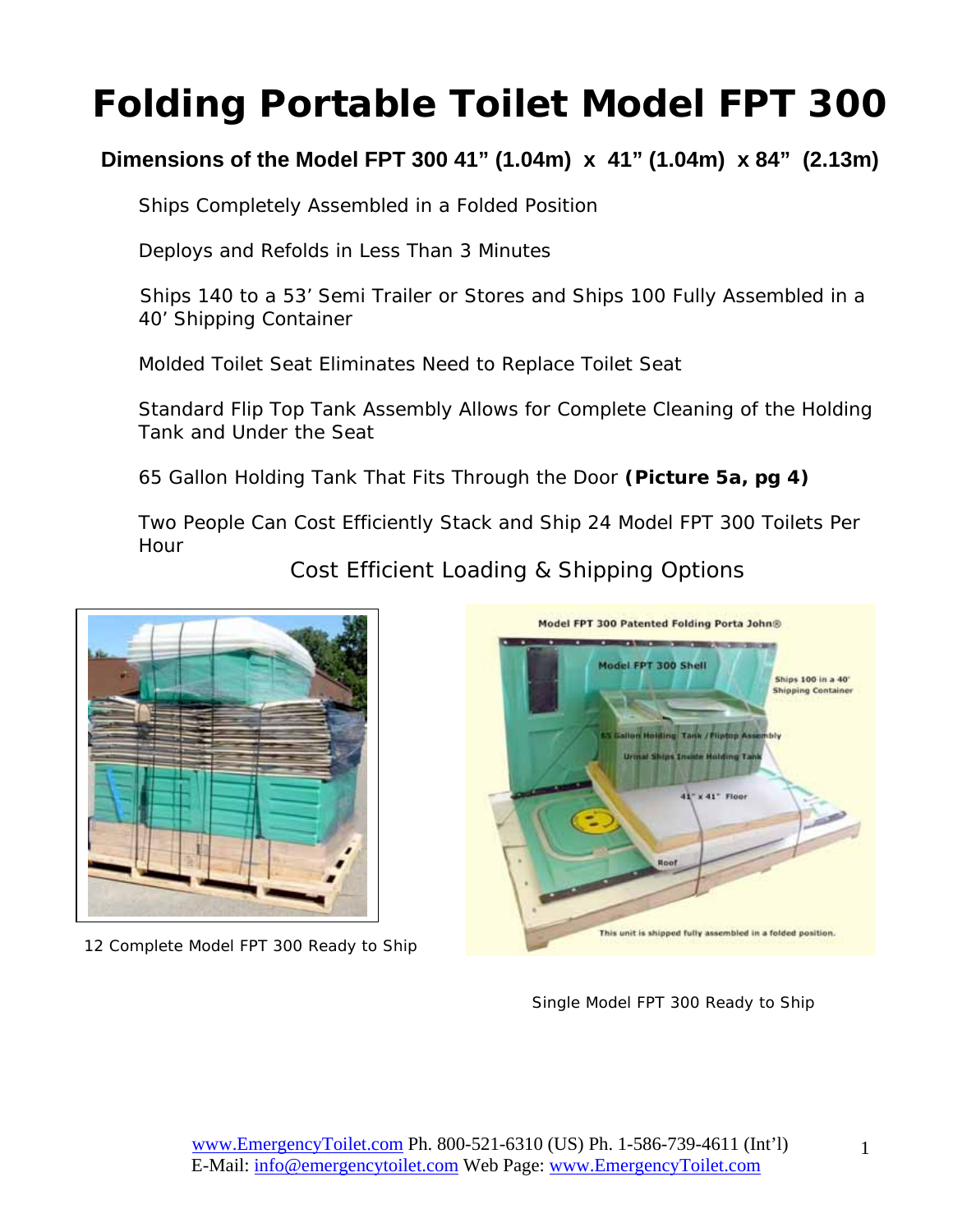

**Model FPT 300 Dimensions** 

42" x 42" x 84" 195 Pounds

One Year Limited Parts & Labor **Warranty** 



The Model FPT 300 was the Exclusive Toilet Selected for the 1996 Olympic Games in Atlanta, Georgia

# **Porta John® Patented Folding Portable Toilet**

Patents Issued and Pending

The Model FPT 300 is shipped from the factory 100% assembled and shipped in a folded position 100 to a 40 foot container. When deployed the unit can be set up for use in the field in less than 3 minutes.

Holding Tank Fits Through The Door

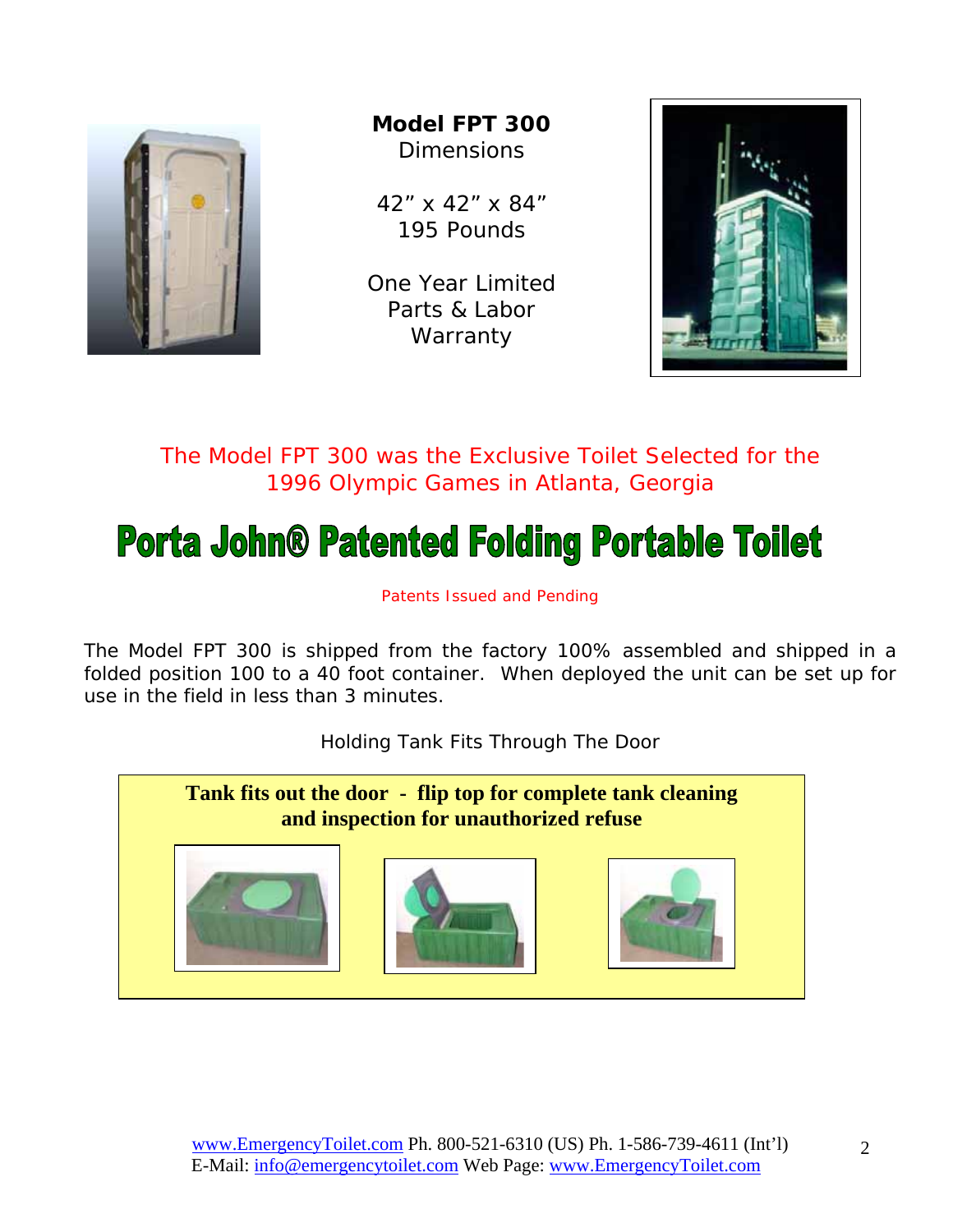#### **Porta John® Patented Folding Portable Toilet Assembly Instructions Porta John**® **Model FPT 300**



Picture of Components (Urinal & Bolts Inside Tank)

Shell – Tank - Floor - Roof

Picture 1

Place Outer Shell on Ground



Picture 2



Stand Outer Shell Up and Square Off By Pulling on the Door or Corner

Picture 3







 Walk Around and Square up Unit By Pulling on Corners

Picture 3a **Picture 3b** Picture 3c

Insert Floor Through the Outer Shell Door







Picture 4 Picture 4a

**www.EmergencyToilet.com**

Toll-Free Phone: 800-521-6310 Fax: 001-586-731-0670 International Phone: 001-586-739-4611

E-Mail: info@emergencytoilet.com Web Page: http://www.EmergencyToilet.com

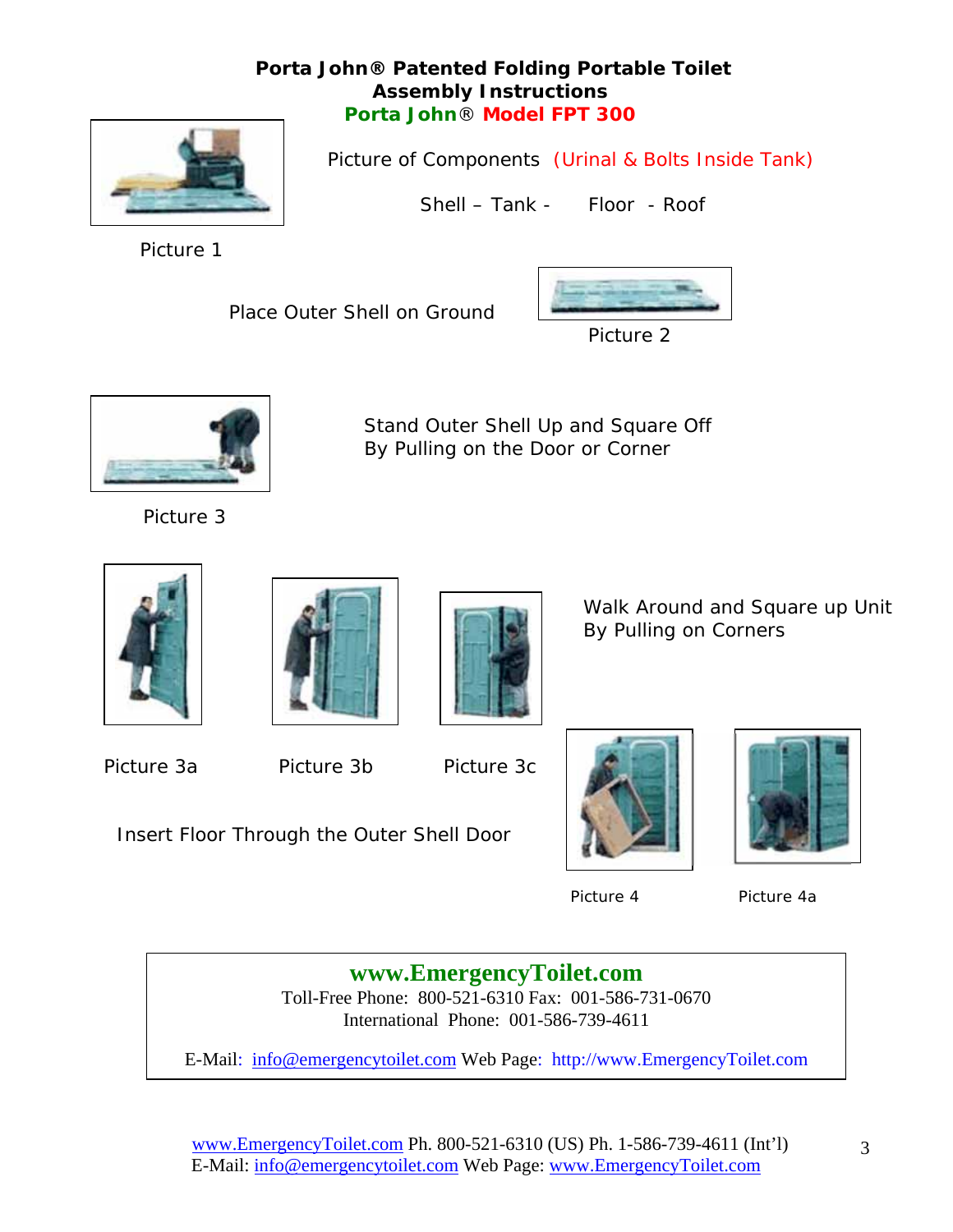### **Porta John® Patented Folding Portable Toilet Assembly Instructions**

Patents Issued and Pending





Picture 5<br>Picture 5a

 Place waste Holding Tank in Unit Through Outer Shell Door

 Unit Sump Will Fit Snug in The Rear Section of the Floor

Remove the Urinal from the Holding Tank. Place the Urinal under the two flaps on the wall and snap the urinal spout in the small hole on the top of the holding tank.

Place Roof on the top of outer shell and fasten with a bolt and wing nut on each side.









Picture 6 **Picture 6a** Picture 6a **Picture 6c** Picture 6c Picture 6c Picture 6c Picture 6c Picture 6c Picture 6c

To store the unit for future deployment, reverse the entire process. Fifty (50) of the Porta John® patented portable toilets can be stored in a 20' x 8' foot container.



**http://toilets.com/products/portajohn.htm**

12 Completely Assembled Patented Folding Portable Toilets Model FPT 300 Shipped in a Folded Position.

Each FPT 300 can be deployed in three minutes.



## **Small Storage Footprint 41" (1.04m) x 41" (1.04m) x 84" (2.13m)**

www.EmergencyToilet.com Ph. 800-521-6310 (US) Ph. 1-586-739-4611 (Int'l) E-Mail: info@emergencytoilet.com Web Page: www.EmergencyToilet.com